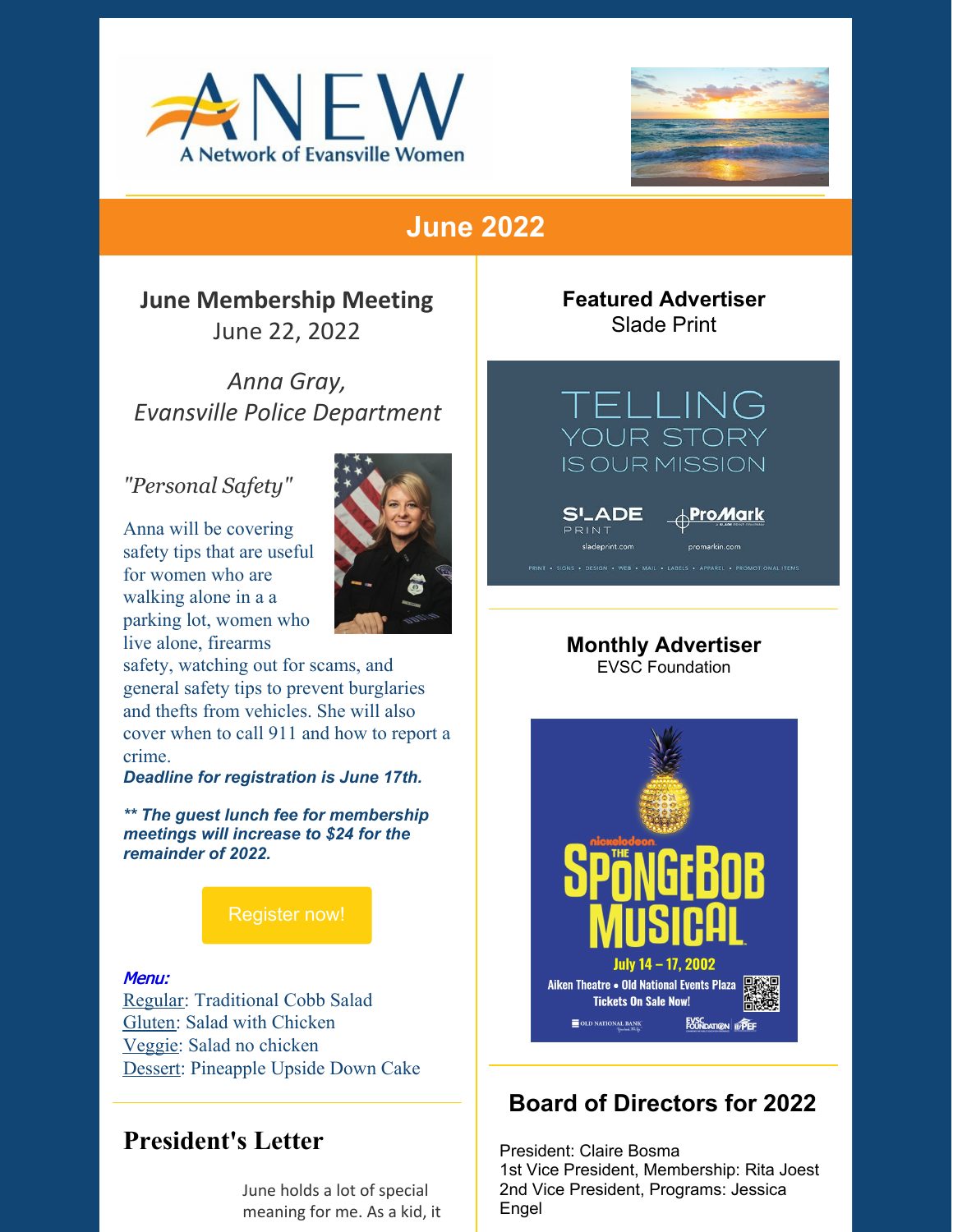

always meant the beginning of summer vacation, pool parties, long sunny days, and my birthday month (no presents please ;) ). It is also a great time for reflection as the midway point of the

year. Six months in, six months to go. As the 2022 President, it's hard to believe my term is halfway over. Time flies when you're having fun! But, what an appropriate time to look back at where we've already been as an organization.

We've had phenomenal speakers thus far, and a great line-up going forward. We've had two speakers who taught us about resilience. Katy Adams with Southwestern Behavioral Healthcare taught us to leave our boots at the door, leaving our literal and emotional muck outside before we pull it into our homes and family life. Cindi Clayton shared decision deltas with us, and helped us navigate whether to stay with a job, task, or relationship and when it is time to move on.

Two meetings have allowed us to get deeper as an organization, whether through networking in February or by learning from our very own membership leaders. Just last month we had an exceptional panel who shared their insights and then allowed impromptu feedback and sharing from the attending members. What a wonderful, organic forum that showcased our own brilliant women. Such a proud moment.

This spring Lindsay Locasto, founding member of Seven Sisters, joined us to talk about her experience as an advocate for the opioid crisis, and the local impact it has had on our community and families. Her story was touching, and motivational, inspiring us that we can all be agents of change when our passions move us.

And I hope you'll all join us at our June meeting, when we'll feature another woman leader, Anna Gray with the Evansville Police Department, who will talk about personal safety and how to report a crime.

When people ask me about ANEW, the quality of programs is nearly always top of the benefits I share. Over the years, I've learned so much and am so grateful to our speakers and the Program Committees that

Treasurer: Vicki Simmons Assistant Treasurer: Jackie Russell Board Secretary: Aimee Stachura Past President: Angie Richards Cheek Director, Orientation Chair: Rhoda Mattingly Director, Marketing Chair: Marissa Priddis Director, Special Events: Julie Vandeveer Director, Historian: Stephanie Gerhardt Director: Elizabeth Alles Director: Jennifer Kissel Director: Jackie Stinson Smith Director: Nicole Boren Director: Courtney Lenn

## *Save-the-Date!*

July 27, 2022



**" The Power and Practice of Getting out of our own way"**

Linn Schussler-Williams

#### **\*\* IMPORTANT INFORMATION\*\***

*The guest lunch fee for Membership meetings will increase to \$24 for the remainder of 2022! Starting in 2023, the price for a guest is \$25.*

If you are interested in more involvement with ANEW, please contact one of our Board members to see where you can help out.

### *Special Thanks to.....*

Janet Schultheis with Edward Jones for donating our Door Prize at the June meeting.

#### **Welcome New Member**

Erica McMichael Children's Center for Dance Education